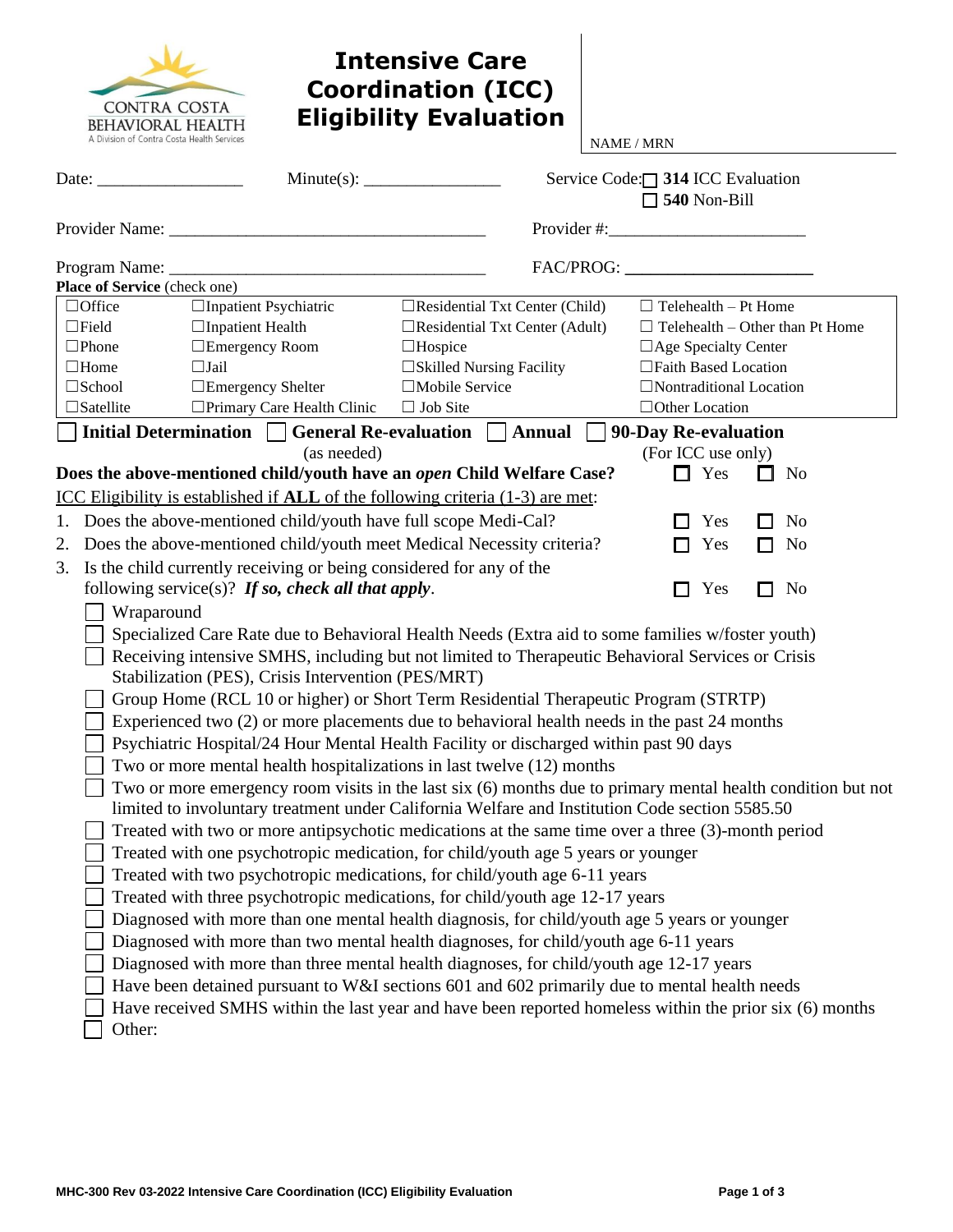#### **Additional Comments:**

# **DETERMINATION**

|   | Client meets ICC eligibility criteria.<br>If ICC-eligible, what is the child/youth's current living situation?                                                                  |  |  |  |  |
|---|---------------------------------------------------------------------------------------------------------------------------------------------------------------------------------|--|--|--|--|
|   | Home with immediate family<br>Foster home<br>Home with extended family (relatives)<br>Group home<br>Home with non-related persons<br>Other:                                     |  |  |  |  |
|   | <b>For Initial Evaluation Services:</b>                                                                                                                                         |  |  |  |  |
|   | Client meets ICC eligibility criteria and has AGREED to ICC services.<br>(Submit ICC Referral form to ICCReferrals@cchealth.org for assignment)                                 |  |  |  |  |
|   | Client meets ICC eligibility criteria, but child/youth/family has DECLINED ICC services:                                                                                        |  |  |  |  |
|   | Name of Person Declining ICC Services / Relationship to Client<br><b>Date Declined</b>                                                                                          |  |  |  |  |
| П | Client meets ICC eligibility criteria, but SERVICES ARE CLOSING due to:<br>Mutual team agreement<br>Incarceration<br>Presumptive transfer/Moved out of area<br>Location unknown |  |  |  |  |
|   | Other:                                                                                                                                                                          |  |  |  |  |
| ┓ | Client does NOT meet ICC eligibility. Please indicate course of action:                                                                                                         |  |  |  |  |
|   | Referral to MH Liaison (CFS-involved beneficiaries only):                                                                                                                       |  |  |  |  |
|   | <b>Liaison Name/Region</b>                                                                                                                                                      |  |  |  |  |
|   | Referral to other:                                                                                                                                                              |  |  |  |  |
|   | No referral needed                                                                                                                                                              |  |  |  |  |
|   | <b>Printed Name</b><br><b>Assessor's Signature/License/Designation</b><br>Date                                                                                                  |  |  |  |  |